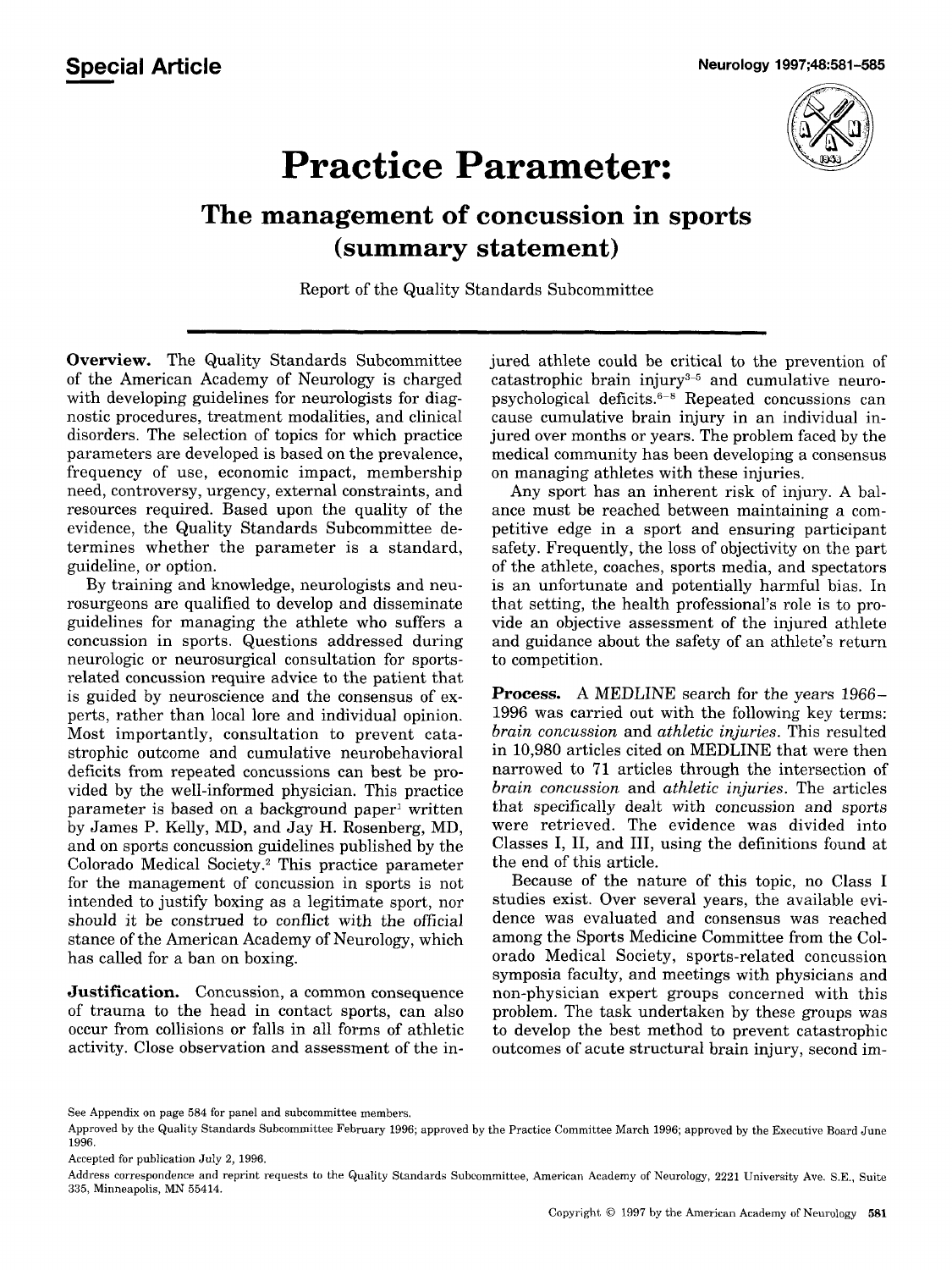| Table 1 Features of concussion frequently observed                                                                                                                                                      | <b>Table 2</b> Symptoms of concussion                      |  |  |  |  |
|---------------------------------------------------------------------------------------------------------------------------------------------------------------------------------------------------------|------------------------------------------------------------|--|--|--|--|
| Vacant stare (befuddled facial expression)                                                                                                                                                              | Early (minutes and hours):                                 |  |  |  |  |
| Delayed verbal and motor responses (slow to answer questions or                                                                                                                                         | Headache                                                   |  |  |  |  |
| follow instructions)                                                                                                                                                                                    | Dizziness or vertigo                                       |  |  |  |  |
| Confusion and inability to focus attention (easily distracted and<br>unable to follow through with normal activities)                                                                                   | Lack of awareness of surroundings                          |  |  |  |  |
|                                                                                                                                                                                                         | Nausea or vomiting                                         |  |  |  |  |
| Disorientation (walking in the wrong direction, unaware of time,<br>date, and place)                                                                                                                    | Late (days to weeks):                                      |  |  |  |  |
| Slurred or incoherent speech (making disjointed or<br>incomprehensible statements)                                                                                                                      | Persistent low grade headache                              |  |  |  |  |
|                                                                                                                                                                                                         | Light-headedness                                           |  |  |  |  |
| Gross observable incoordination (stumbling, inability to walk<br>tandem/straight line)<br>Emotions out of proportion to circumstances (distraught, crying<br>for no apparent reason)                    | Poor attention and concentration                           |  |  |  |  |
|                                                                                                                                                                                                         | Memory dysfunction                                         |  |  |  |  |
|                                                                                                                                                                                                         | Easy fatiguability                                         |  |  |  |  |
| Memory deficits (exhibited by the athlete repeatedly asking the<br>same question that has already been answered, or inability to<br>memorize and recall 3 of 3 words or 3 of 3 objects in 5<br>minutes) | Irritability and low frustration tolerance                 |  |  |  |  |
|                                                                                                                                                                                                         | Intolerance of bright lights or difficulty focusing vision |  |  |  |  |
|                                                                                                                                                                                                         | Intolerance of loud noises, sometimes ringing in the ears  |  |  |  |  |
|                                                                                                                                                                                                         | Anxiety and/or depressed mood                              |  |  |  |  |
| Any period of loss of consciousness (paralytic coma,<br>unresponsiveness to arousal)                                                                                                                    | Sleep disturbance                                          |  |  |  |  |

pact syndrome, and cumulative brain injury due to repetitive trauma. Neurologists, neurosurgeons, sports medicine physicians, physiatrists, neuropsychologists, athletic trainers, players, and others reached the consensus presented here. Drafts of this practice parameter were reviewed by the abovementioned groups, and a grading scale was created based on the scientific evidence as well as consensus.

**Definitions.** Concussion is a trauma-induced alteration in mental status that may or may not involve loss of consciousness. Confusion and amnesia are the hallmarks of concussion. The confusional episode and amnesia may occur immediately after the blow to the head<sup>9</sup> or several minutes later.<sup>10</sup> Close observation and assessment of the athlete over some period of time is necessary to determine whether evolving neuropathologic change associated with concussion will lead to a confusional state or to the development of memory dysfunction. **A** history of recent head trauma outside the sports setting, such as a motor vehicle accident, should be considered in the evaluation of an athlete with concussion. Frequently observed features of concussion are listed in table **1.**  Symptoms that the athlete may experience can be divided into "early" and "late" categories, although times may vary case by case. Symptoms are listed in table 2.

The usefulness of a grading scale has been well established in sports medicine to determine the severity of a concussion.<sup>11</sup> This practice parameter presents the following grading scale arrived at by a consensus of experts who reviewed all existing scales, including the recommendations in the Colorado Medical Society Guidelines.2

## **Grade 1:**

1. Transient confusion

- 2. No loss of consciousness
- **3.** Concussion symptoms or mental status abnormalities on examination **resolve in** *less*  **than 15 minutes.**

Grade **1** concussion is the most common yet the most difficult form to recognize. The athlete is *not* rendered unconscious and suffers only momentary confusion (e.g., inattention, poor concentration, inability to process information or sequence tasks) or mental status alterations. Players commonly refer to this state as having been "dinged" or having their "bell rung." **Grade 2:** 

- 1. Transient confusion
- **2.** No loss of consciousness
- **3.** Concussion symptoms or mental status abnormalities on examination **last** *more*  **than 15 minutes**

With Grade **2** concussion, the athlete is not rendered unconscious but experiences symptoms or exhibits signs of concussion or mental status abnormalities on examination that last longer than 15 minutes (e.g., poor concentration or posttraumatic amnesia). Any persistent Grade **2**  symptoms (greater than 1 hour) warrant medical observation.

- **Grade 3:** 
	- 1. Any loss of consciousness, either brief (seconds) or prolonged (minutes).

Grade **3** concussion is usually easy to recognize-the athlete is unconscious for any period of time.

Refer to table 1 for details about behavioral features of concussion. **A** sideline evaluation to assess the status of the athlete suspected of having a concussion appears in table **3.** This evaluation should be performed by individuals properly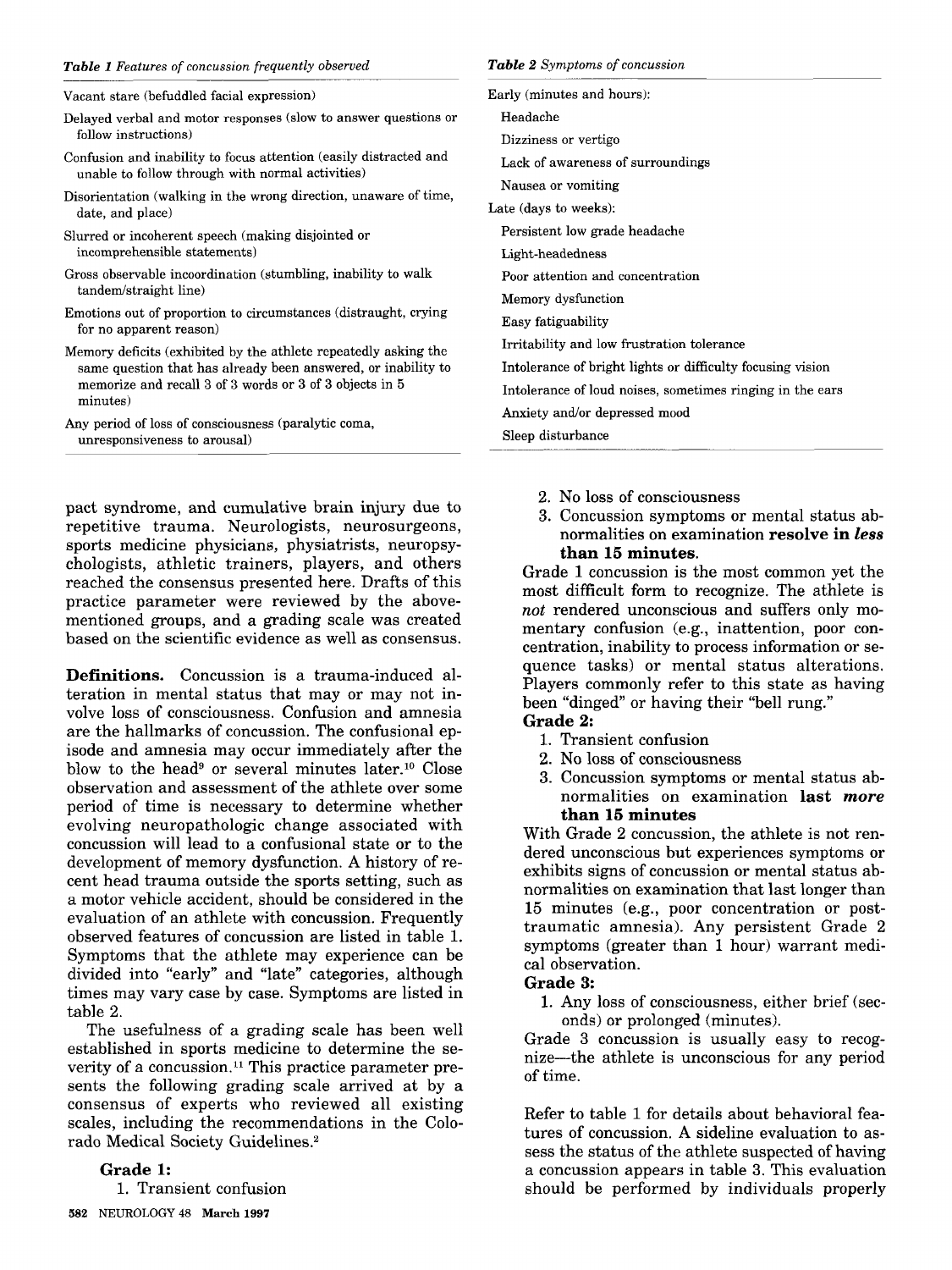#### *TabEe* **3** *Sideline eualuation*

| Mental status testing         |                                                                                                                                                                                                                                                                               |
|-------------------------------|-------------------------------------------------------------------------------------------------------------------------------------------------------------------------------------------------------------------------------------------------------------------------------|
| Orientation                   | Time, place, person, and situation<br>(circumstances of injury)                                                                                                                                                                                                               |
| Concentration                 | Digits backward (e.g., 3-1-7, 4-6-<br>$8-2, 5-3-0-7-4);$<br>Months of the year in reverse<br>order                                                                                                                                                                            |
| Memory                        | Names of teams in prior contest;<br>Recall of 3 words and 3 objects at<br>0 and 5 minutes:<br>Recent newsworthy events;<br>Details of the contest (plays,<br>moves, strategies, etc.)                                                                                         |
| External provocative<br>tests | 40-yard sprint;<br>5 push ups;<br>5 sit ups;<br>5 knee bends:<br>(any appearance of associated<br>symptoms is abnormal, e.g.,<br>headaches, dizziness, nausea,<br>unsteadiness, photophobia,<br>blurred or double vision.<br>emotional lability, or mental<br>status changes) |
| Neurologic tests              |                                                                                                                                                                                                                                                                               |
| Pupils                        | Symmetry and reaction                                                                                                                                                                                                                                                         |
| Coordination                  | Finger-nose-finger, tandem gait                                                                                                                                                                                                                                               |
| Sensation                     | Finger-nose (eyes closed) and<br>Romberg                                                                                                                                                                                                                                      |

trained in the administration of the examination. Timing of initial management and return to play are outlined in tables **4** and *5.* 

**Recommendations.** Based on the literature review and expert consensus, the following recommendations for return to competition after concussion should be considered practice **options.** 

**Grade 1.** If the injured athlete's condition fits the description of a Grade **1** injury as described previously:

- 1. Remove from contest.
- 2. Examine immediately and at 5 minute intervals for the development of mental status abnormalities or post-concussive symptoms at rest and with exertion.
- **3.**  May return to contest if mental status abnormalities or post-concussive symptoms clear within **15** minutes.
- **4. A** second Grade **1** concussion in the same contest eliminates the player from competition that day, with the player returning only if asymptomatic for one week at rest and with exercise.

**Grade 2.** If the injured athlete's condition fits the description of a Grade **2** injury as described previously:

> 1. Remove from contest and disallow return that day.

- 2. Examine on-site frequently for signs of evolving intracranial pathology.
- **3. A** trained person should reexamine the athlete the following day.
- **4. A** physician should perform a neurologic examination to clear the athlete for return to play after 1 full asymptomatic week at rest and with exertion.
- *5.*  CT or MRI scanning is recommended in all instances where headache or other associated symptoms worsen or persist longer than one week.
- 6. Following a second Grade 2 concussion, return to play should be deferred until the athlete has had at least two weeks symptom-free at rest and with exertion.
- 7. Terminating the season for that player is mandated by any abnormality on CT or MRI scan consistent with brain swelling, contusion, or other intracranial pathology.

Grade 3. If the injured athlete's condition fits the description of a Grade **3** injury as described previously:

- **1.**  Transport the athlete from the field to the nearest emergency department by ambulance if still unconscious or if worrisome signs are detected (with cervical spine immobilization, if indicated).
- 2. A thorough neurologic evaluation should be performed emergently, including appropriate neuroimaging procedures when indicated.
- **3.**  Hospital admission is indicated if any signs of pathology are detected, or if the mental status of the athlete remains abnormal.
- **4.**  If findings are normal at the time of the initial medical evaluation, the athlete may be sent home. Explicit written instructions will help the family or responsible party observe the athlete over a period of time.
- 5. Neurologic status should be assessed daily thereafter until all symptoms have stabilized or resolved.
- *6.*  Prolonged unconsciousness, persistent mental status alterations, worsening postconcussion symptoms, or abnormalities on neurologic examination require urgent neurosurgical evaluation or transfer to a trauma center.
- 7. After a brief (seconds) Grade **3** concussion, the athlete should be withheld from play until asymptomatic for 1 week at rest and with exertion.
- *8.*  After a prolonged (minutes) Grade **3** concussion, the athlete should be withheld from play for 2 weeks at rest and with exertion.
- **9.**  Following a second Grade **3** concussion, the athlete should be withheld from play for a minimum of 1 asymptomatic month.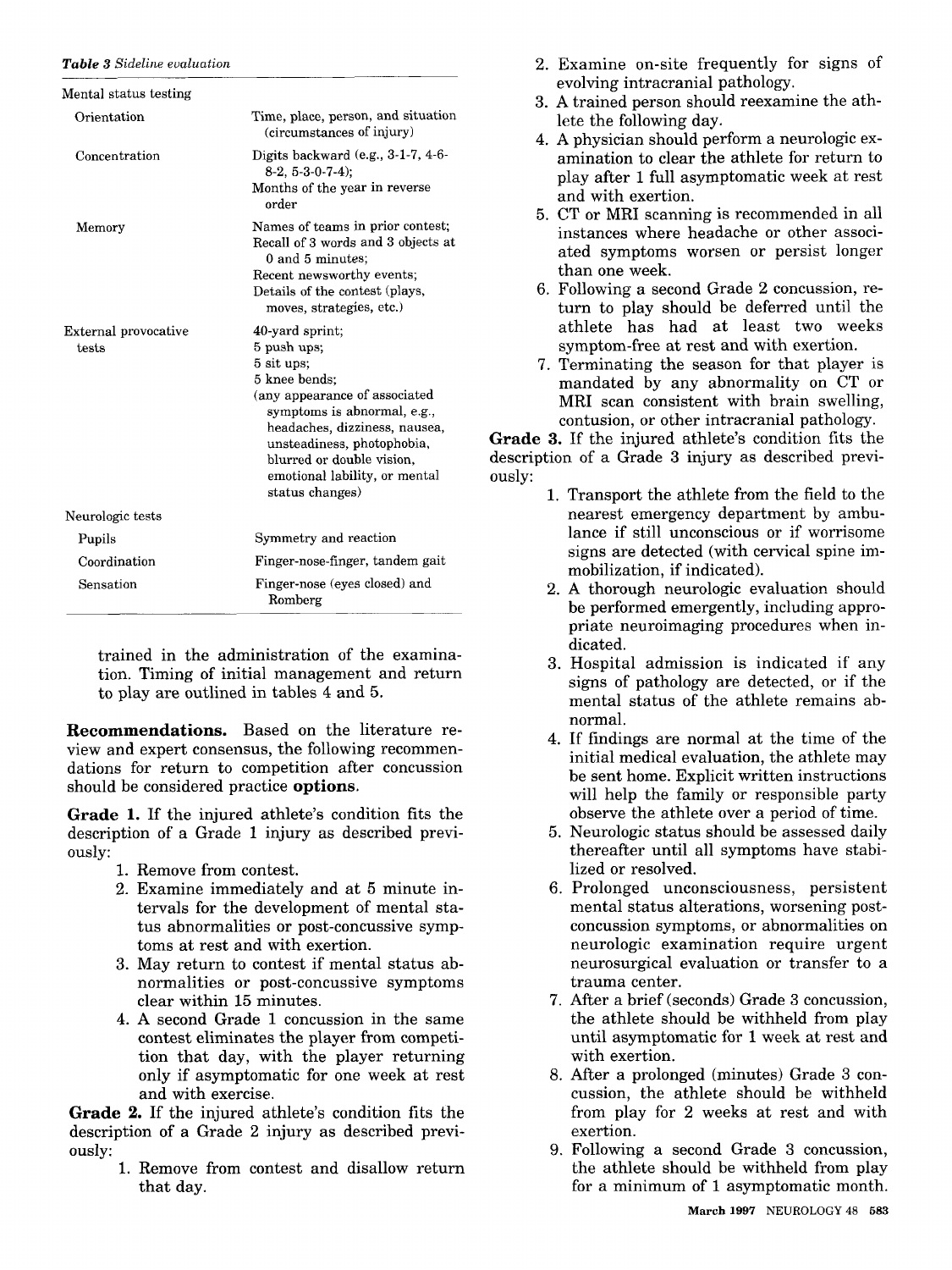The evaluating physician may elect to extend that period beyond 1 month, depending on clinical evaluation and other circumstances.

- 10. CT or MRI scanning is recommended for athletes whose headache or other associated symptoms worsen or persist longer than 1 week.
- 11. Any abnormality on CT or MRI consistent with brain swelling, contusion, or other intracranial pathology should result in termination of the season for that athlete and return to play in the future should be seriously discouraged in discussions with the athlete.

### **Recommendations for future research:**

- 1. Development of a valid, standardized, systematic sideline evaluation designed for the immediate assessment of concussion in athletes.
- 2. Development of a standardized, neuropsychological test battery designed to detect impairment associated with concussion.
- **3.** Multicenter prospective studies documenting baseline physical, neurologic, and neuropsychological data in athletes and changes in these measurements following concussion.
- **4.** Multicenter prospective studies to determine the physical, neurologic, and neuropsychological outcomes of multiple concussions.

#### *Table 4 Initial management following first event*

| Grade   | On-site<br>evaluation | Neurologic<br>evaluation                                                         | Same day return<br>to play<br>Yes, if normal sideline<br>assessment while at<br>rest and with<br>exertion, including<br>detailed mental<br>status examination |  |  |
|---------|-----------------------|----------------------------------------------------------------------------------|---------------------------------------------------------------------------------------------------------------------------------------------------------------|--|--|
| Grade 1 | Yes                   | Not required, but<br>may be<br>pursued<br>depending on<br>clinical<br>evaluation |                                                                                                                                                               |  |  |
| Grade 2 | Yes                   | Yes                                                                              | No                                                                                                                                                            |  |  |
| Grade 3 | Yes                   | Yes                                                                              | Nο                                                                                                                                                            |  |  |

| Table 5 When to return to play after removal from contest |  |  |  |  |  |  |  |  |  |
|-----------------------------------------------------------|--|--|--|--|--|--|--|--|--|
|-----------------------------------------------------------|--|--|--|--|--|--|--|--|--|

| Grade of concussion                                  | Time until return to play*                                                  |
|------------------------------------------------------|-----------------------------------------------------------------------------|
| Multiple Grade 1 concussion                          | 1 week                                                                      |
| Grade 2 concussion                                   | 1 week                                                                      |
| Multiple Grade 2 concussions                         | 2 weeks                                                                     |
| Grade 3-brief loss of<br>consciousness (seconds)     | 1 week                                                                      |
| Grade 3—prolonged loss of<br>consciousness (minutes) | 2 weeks                                                                     |
| Multiple Grade 3 concussions                         | 1 month or longer, based on<br>clinical decision of<br>evaluating physician |

Only after being asymptomatic with normal neurologic assessment at rest and with exercise.

#### **Acknowledgments**

The Quality Standards Subcommittee would like to thank James P. Kelly, MD, and Jay H. Rosenberg, MD, chief authors, and James C. Stevens, MD, QSS facilitator, for their work on this practice parameter.

Quality Standards Subcommittee Members: Michael K. Greenberg, MD, Chair; Milton Alter, MD, PhD; Stephen Ashwal, MD; Thomas N. Byrne, MD; John Calverley, MD; Jasper R. Daube, MD; Gary Franklin, MD, MPH; Jacqueline French, MD; Benjamin M. Frishberg, MD; Douglas J. Lanska, MD; Robert G. Miller, MD; Shrikant Mishra, MD, MBA; Germaine L. Odenheimer, MD; George Paulson, MD; Richard **A.** Pearl, MD; James C. Stevens, MD; Catherine **A.** Zahn, MD; Jay H. Rosenberg, MD; Michael L. Goldstein, MD.

Special thanks to the following participants who met to critically review this practice parameter:

March 22, 1996, Pittsburgh meeting: James P. Kelly, MD; Jay H. Rosenberg, MD; Joseph Maroon, MD; Julian Bailes, MD; Jack Wilberger, MD; Mark Lovell, PhD; John Powell, PhD, ATC; Thomas Gennerelli, MD; Mark Hadley, MD; Jeffrey T. Barth, PhD; Merrill Hoge, retired NFL player; Barry D. Jordan, MD; John Norwig, ATC; Mike Tomczak, current NFL player.

April 28, 1996, Minneapolis Meeting: James P. Kelly, MD; Jay H. Rosenberg, MD; Joseph Maroon, MD; Julian Bailes, MD; Robert Cantu, MD; Jack Wilberger, MD; James Malec, PhD.

**Note.** This statement is provided as an educational service of the American Academy of Neurology. It is based on an assessment of current scientific and clinical information. It is not intended to include all possible proper methods of care for choosing to use a specific procedure. Neither is it intended to exclude any reasonable alternative methodologies. The *AAN* recognizes that specific patient care decisions are the prerogative of the patient and the physician caring for the patient, based on all of the circumstances involved.

#### **Reviewers of this practice parameter:**

American Association of Neurological Surgeons; American College of Emergency Physicians; American Academy of Pediatrics; American Academy of Family Physicians; National Athletic Trainers Association; and American Academy of Neurology Member Reviewer Network.

#### **Definitions for classification of evidence:**

#### **Class I:**

Evidence provided by one or more well-designed randomized controlled clinical trials.

# **Class 11:**

Evidence provided by one or more well-designed clinical studies.

#### **Class 111:**

Evidence provided by expert opinion, nonrandomized historical controls, or case reports.

# **Definitions for strength of recommendations: Standards:**

Generally accepted principles for patient management that reflect a high degree of certainty based on Class I evidence; or, when circumstances preclude randomized clinical trials, overwhelming evidence of Class I1 studies that directly address the question.